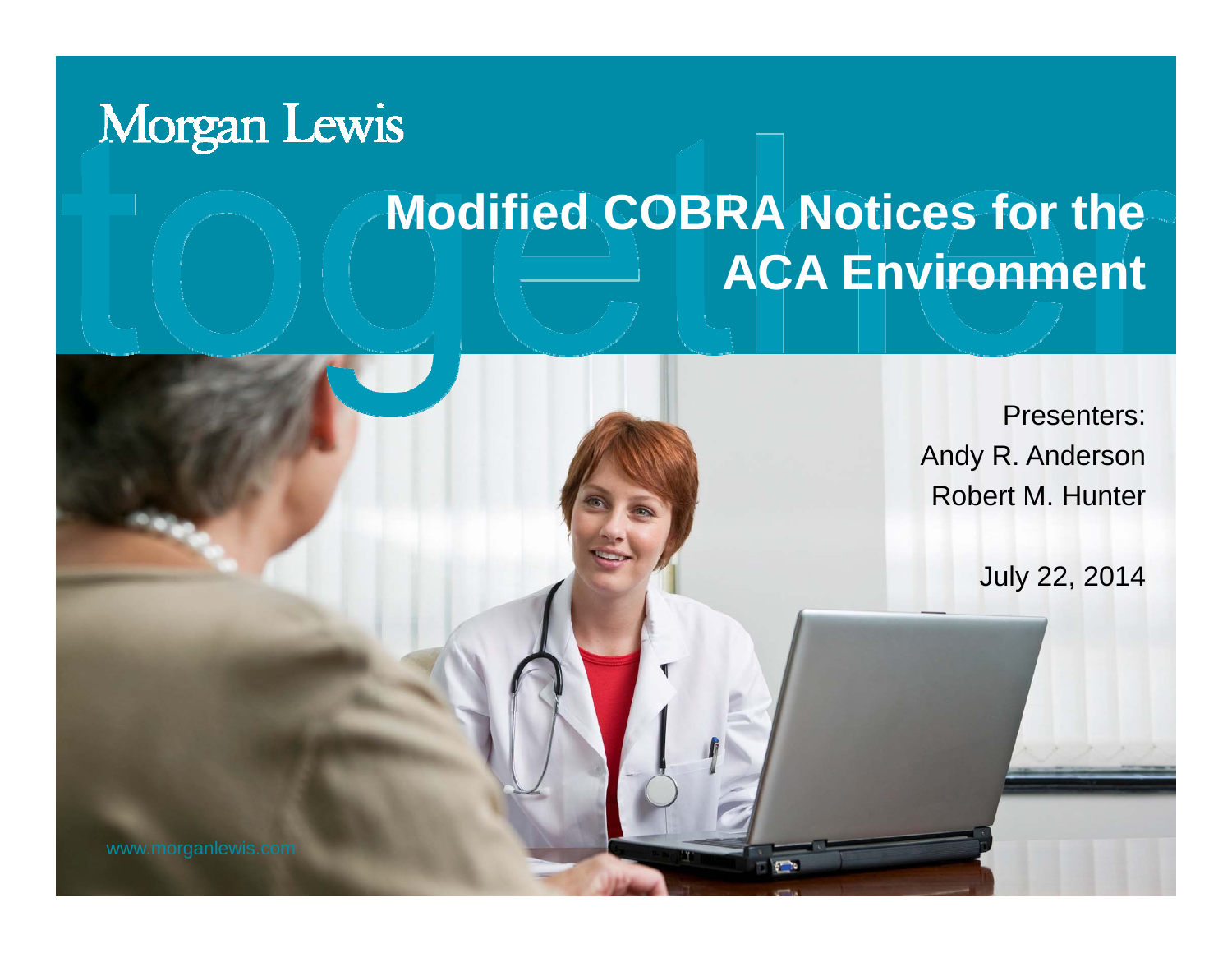## Agenda

- New DOL Model COBRA Notices
- Contretemps and Conflicts: COBRA and Exchange Coverage
- The Future of COBRA: A Practitioner's Perspective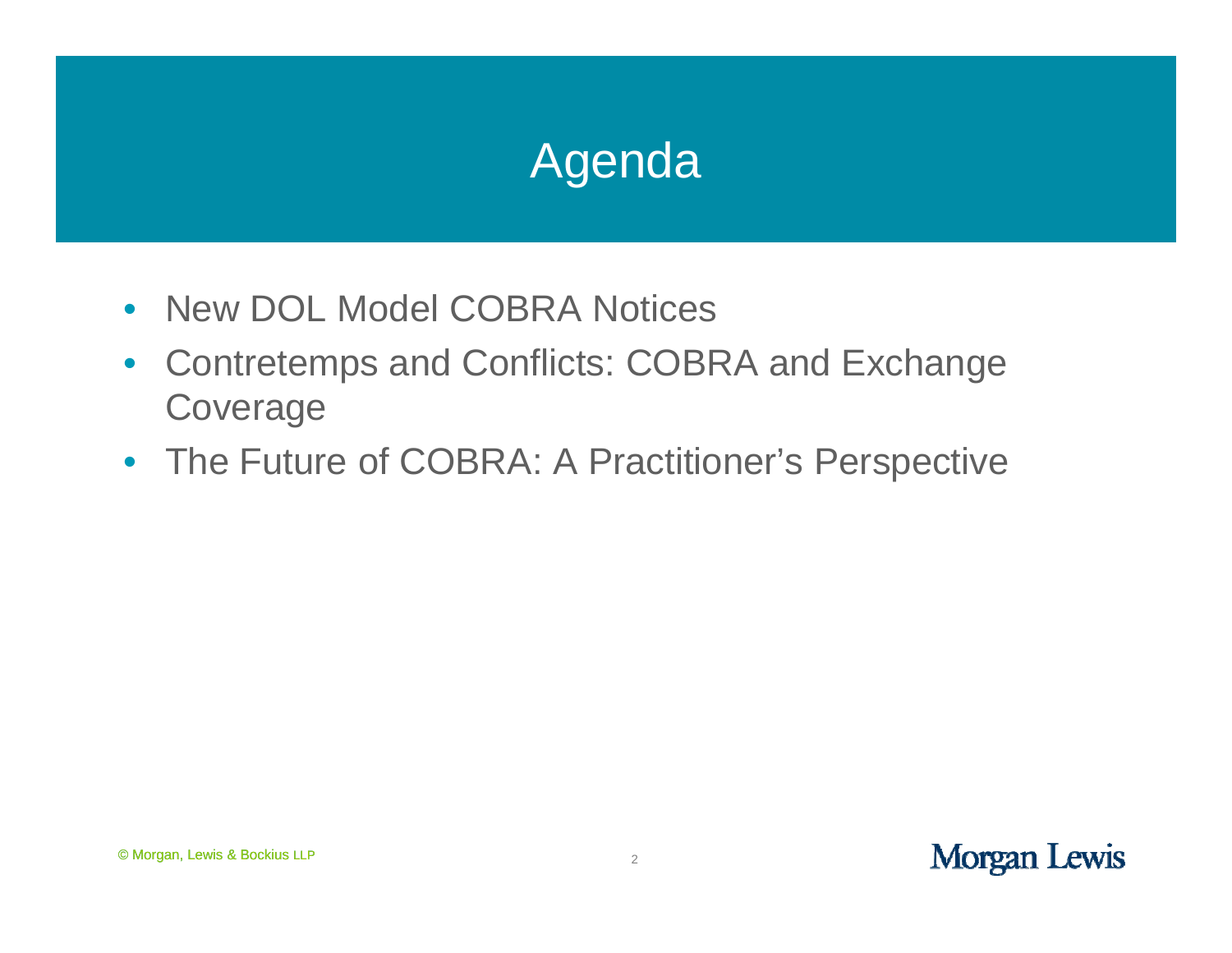## New DOL Model COBRA **Notices**

© Morgan, Lewis & Bockius LLP <sup>3</sup>

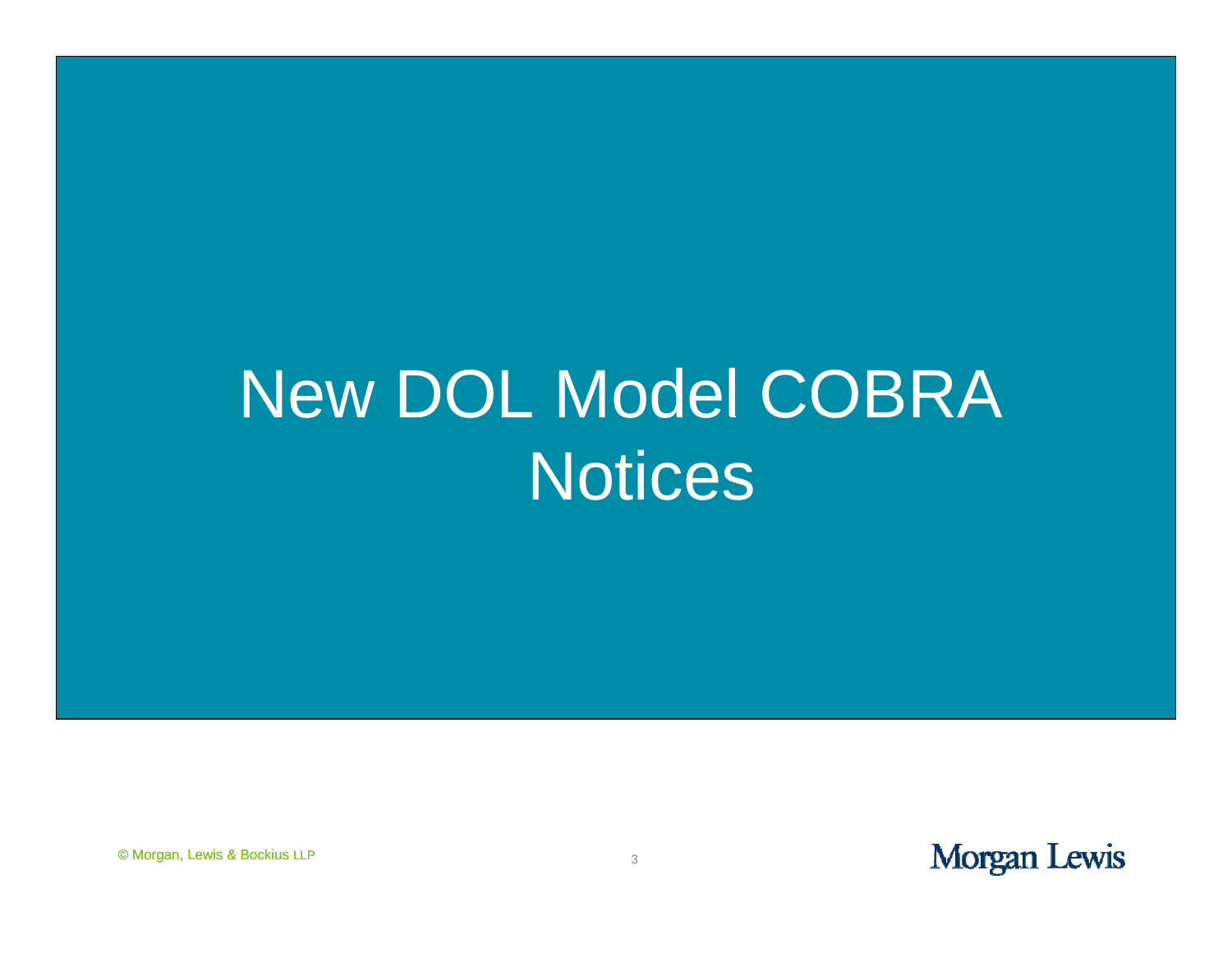- $\bullet$ • DOL released updated model COBRA notices in May
- $\bullet$  Both General Notice (sometimes called the COBRA Rights Notice) and Election Notice models
- Located at:
	- http://www.dol.gov/ebsa/cobra.html
- $\bullet$  Companions:
	- *FAQs Part XIX*
	- *Updated CHIP Notice*
	- $\bullet$  *Proposed regulations to "decouple" DOL model COBRA notices from regulatory process*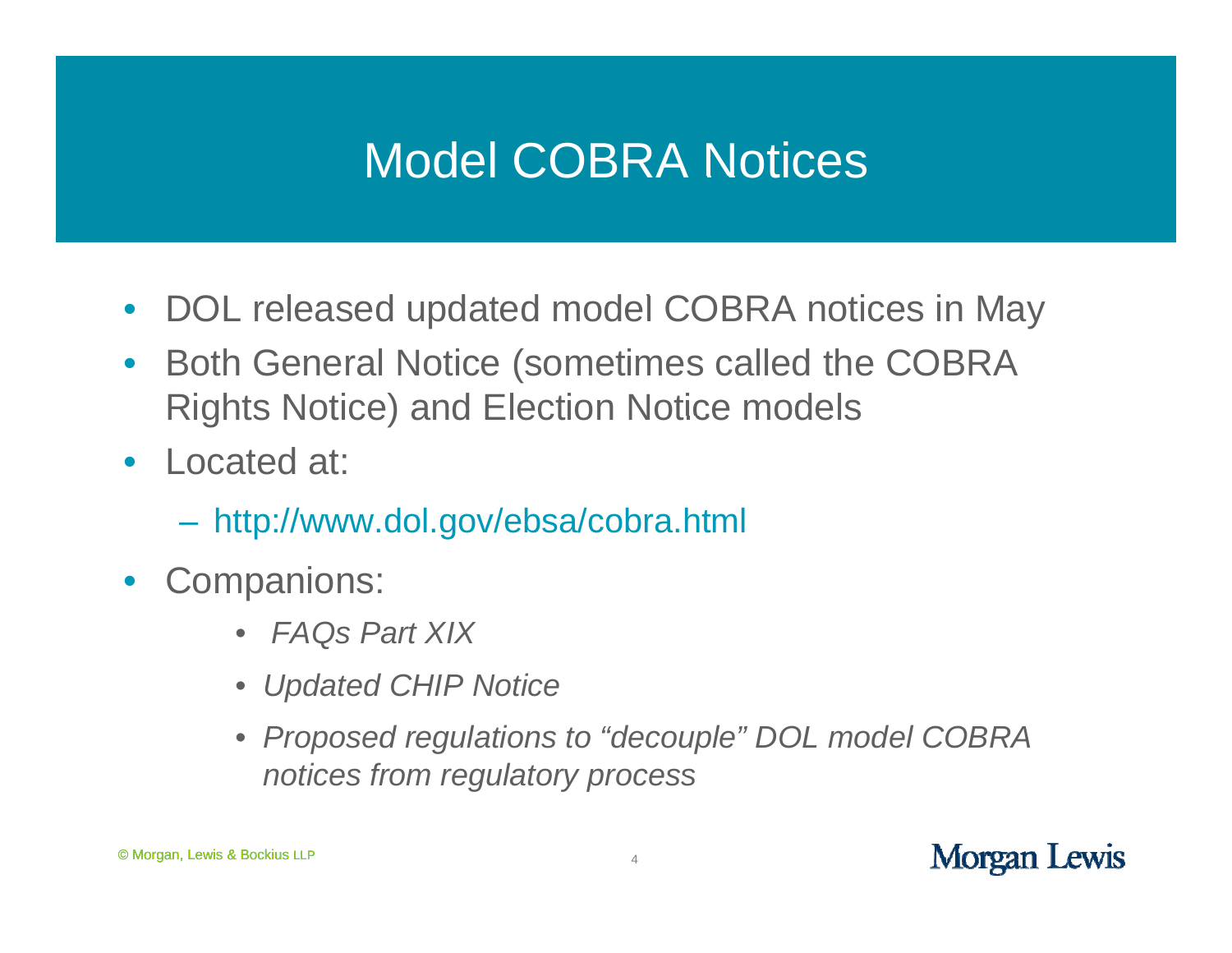- $\bullet$ • Why use model COBRA notices?
	- Safe harbor: Models (appropriately completed) satisfy Code and ERISA obligations if sent at the correct time and to the correct recipients
		- *See FAQs Part XIX*
	- Eliminates cost of creating and updating customized notices
	- Customized notices often fall out of compliance unless carefully maintained and updated
	- Strong emphasis on model notices from COBRA vend - Strong emphasis on model notices from COBRA vendors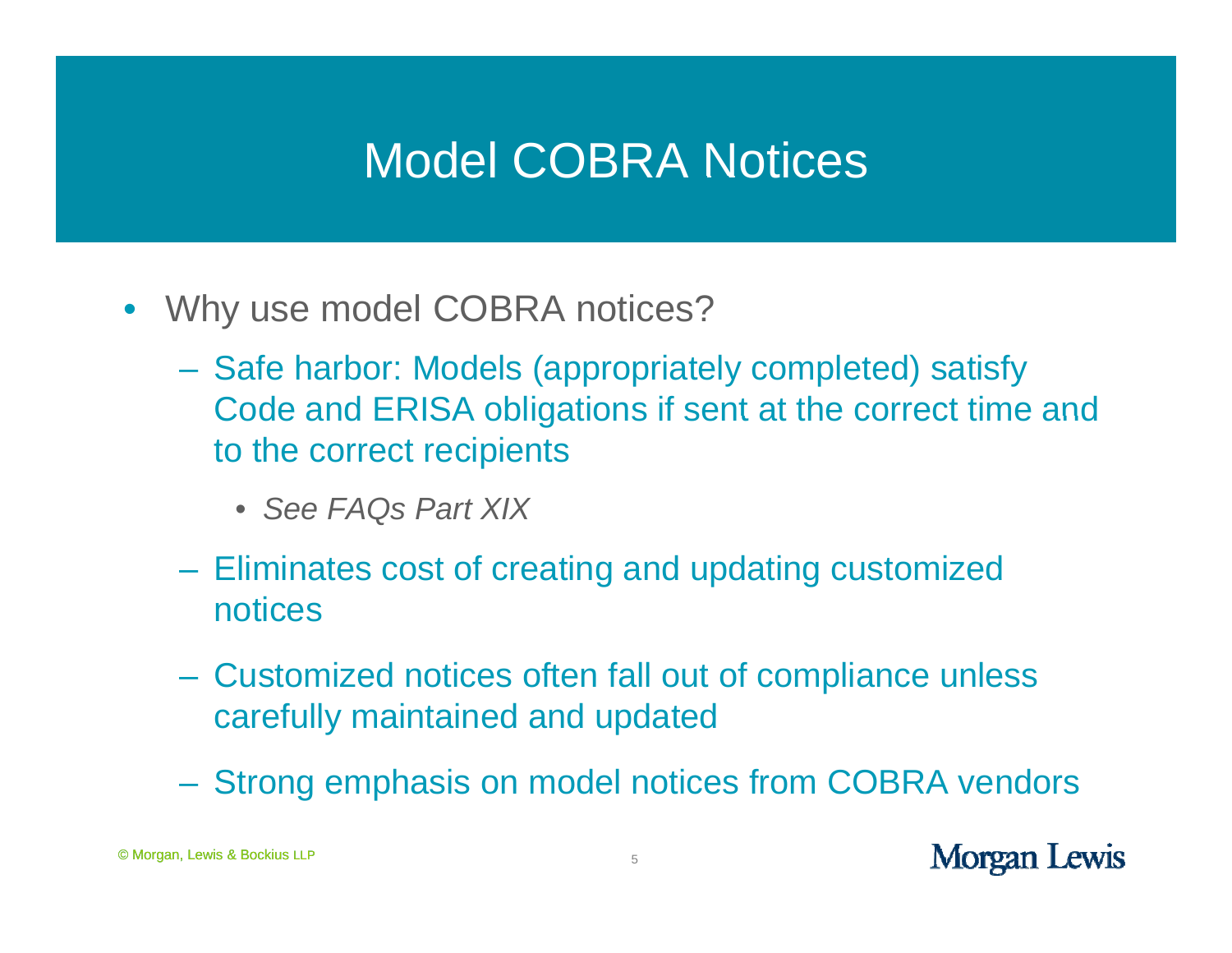- Revised COBRA General Notice:
	- Emphasizes ACA Exchange, Medicaid, and possible spouse group health coverage (and possible lower cost)
	- Simplifies multiple qualifying events
	- Contains a fair amount of wordsmithing (around 150 changes in total—many minor)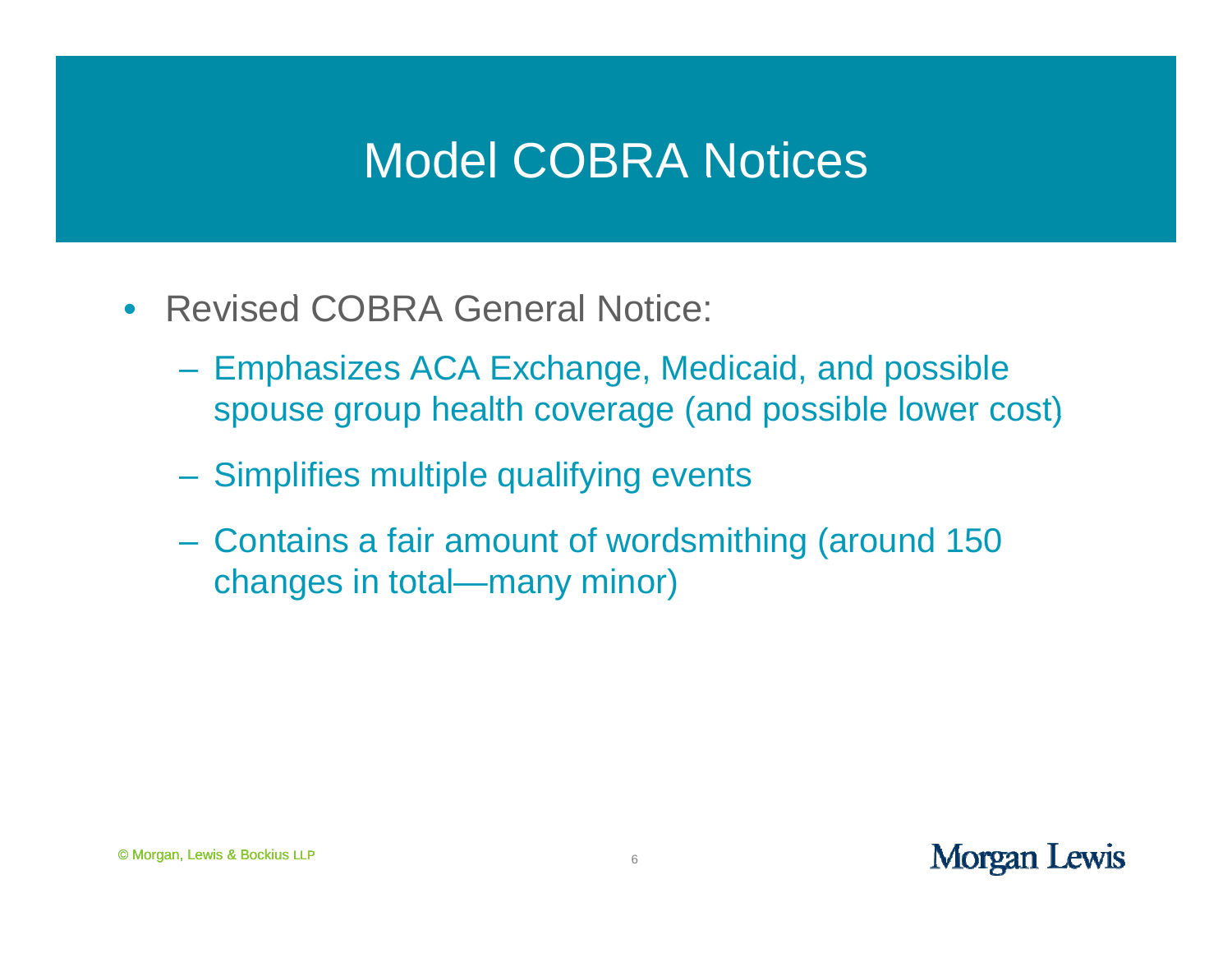- Revised COBRA Election Notice:
	- Emphasizes ACA Exchange, Medicaid, and possible spouse group health coverage (and possible lower cost)
		- *"Cost" referenced 14 times!*
	- $-$  Notes end of preexisting condition exclusions
	- Simplifies multiple qualifying events
	- $-$  Warns of subsequent restrictions on switching to other coverage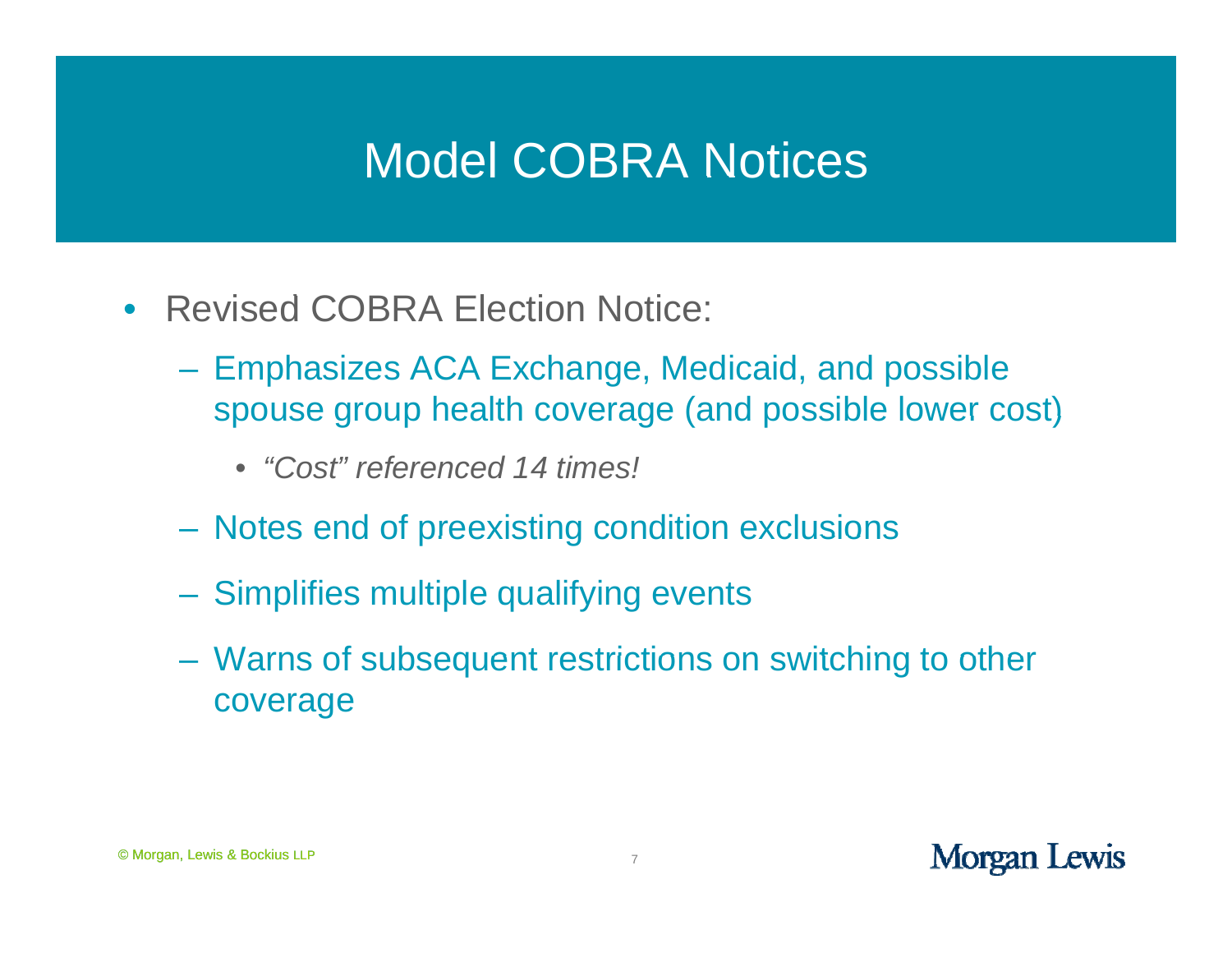#### – Detailed Exchange discussion

- *Enrollment rules and deadlines*
- *Exchange contact information Exchange*
- *Switching coverage*
- *Special enrollment windows*
- Factors to consider:
	- *Premiums*
	- *Networks*
	- *Drug formularies*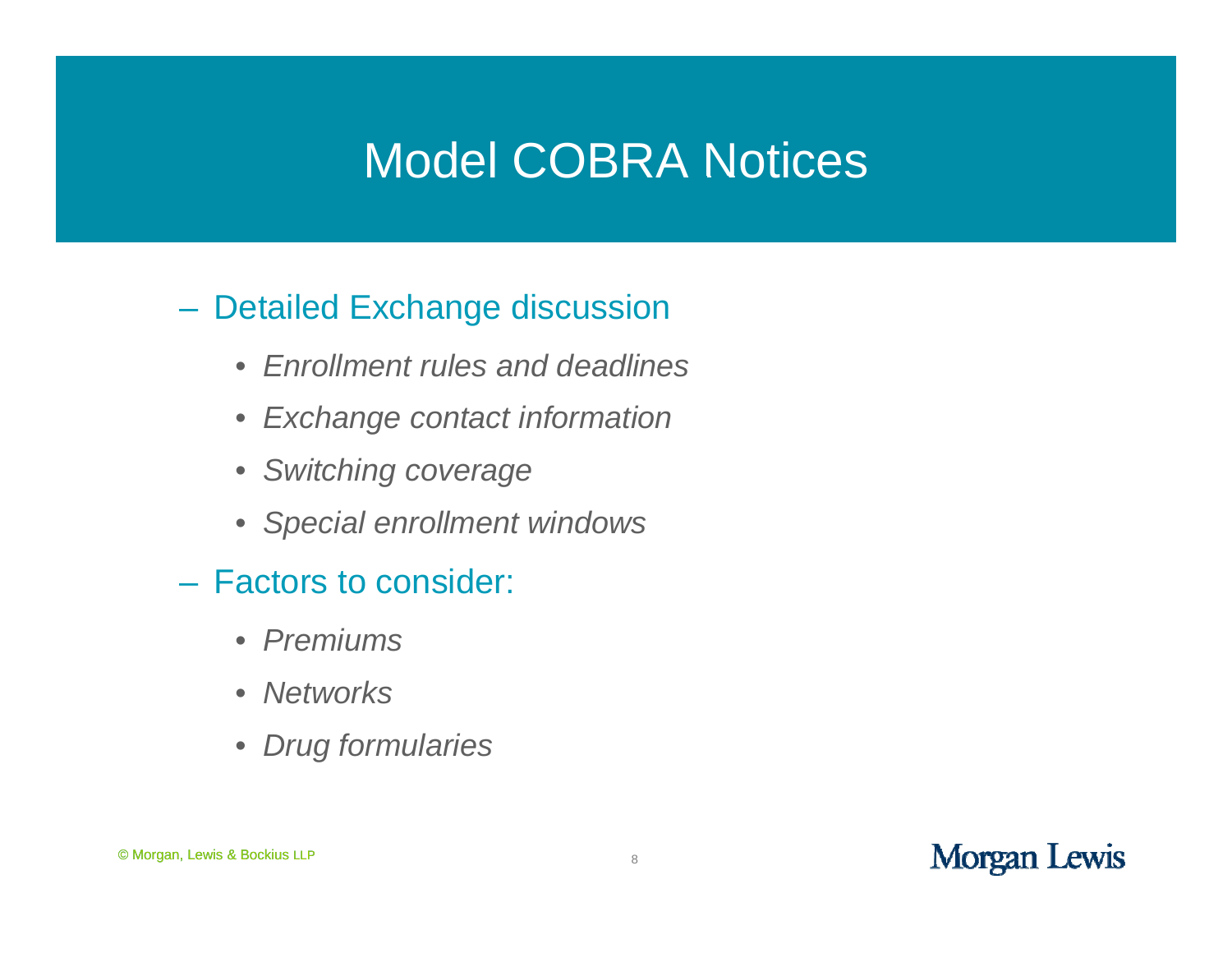- *S (di d l t ) Severance (discusse la ter)*
- *Service areas*
- Cost-sharing
- Contains a fair amount of wordsmithing (around 240 changes in total—many major)
- On balance, almost an advertisement for Exchange coverage!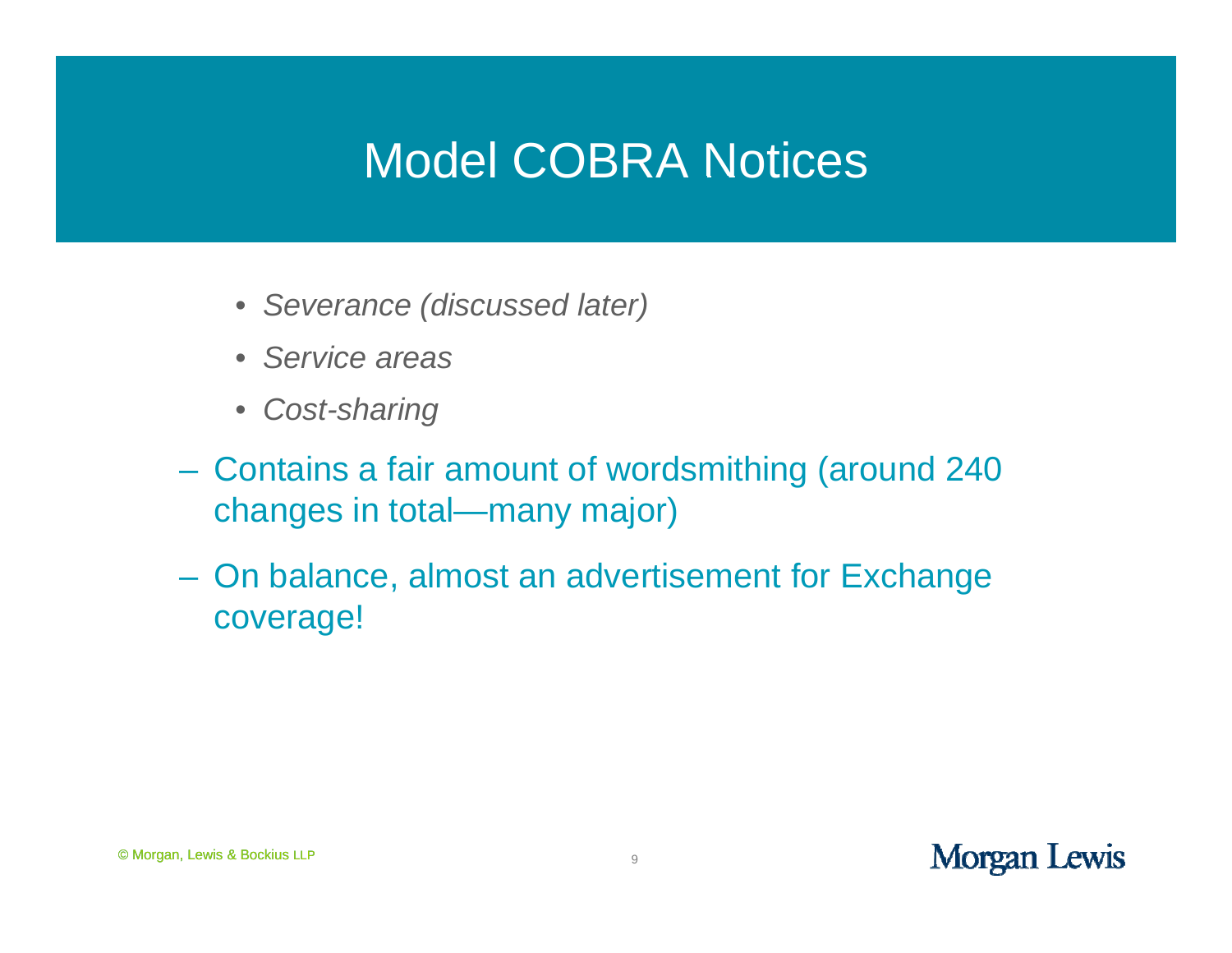- Big opportunity to educate COBRA qualified beneficiaries about the merits of Exchange coverage and the risks and costs associated with COBRA coverage
	- – The beginning of the end of COBRA? (See "A Practitioner's Perspective" later in this material)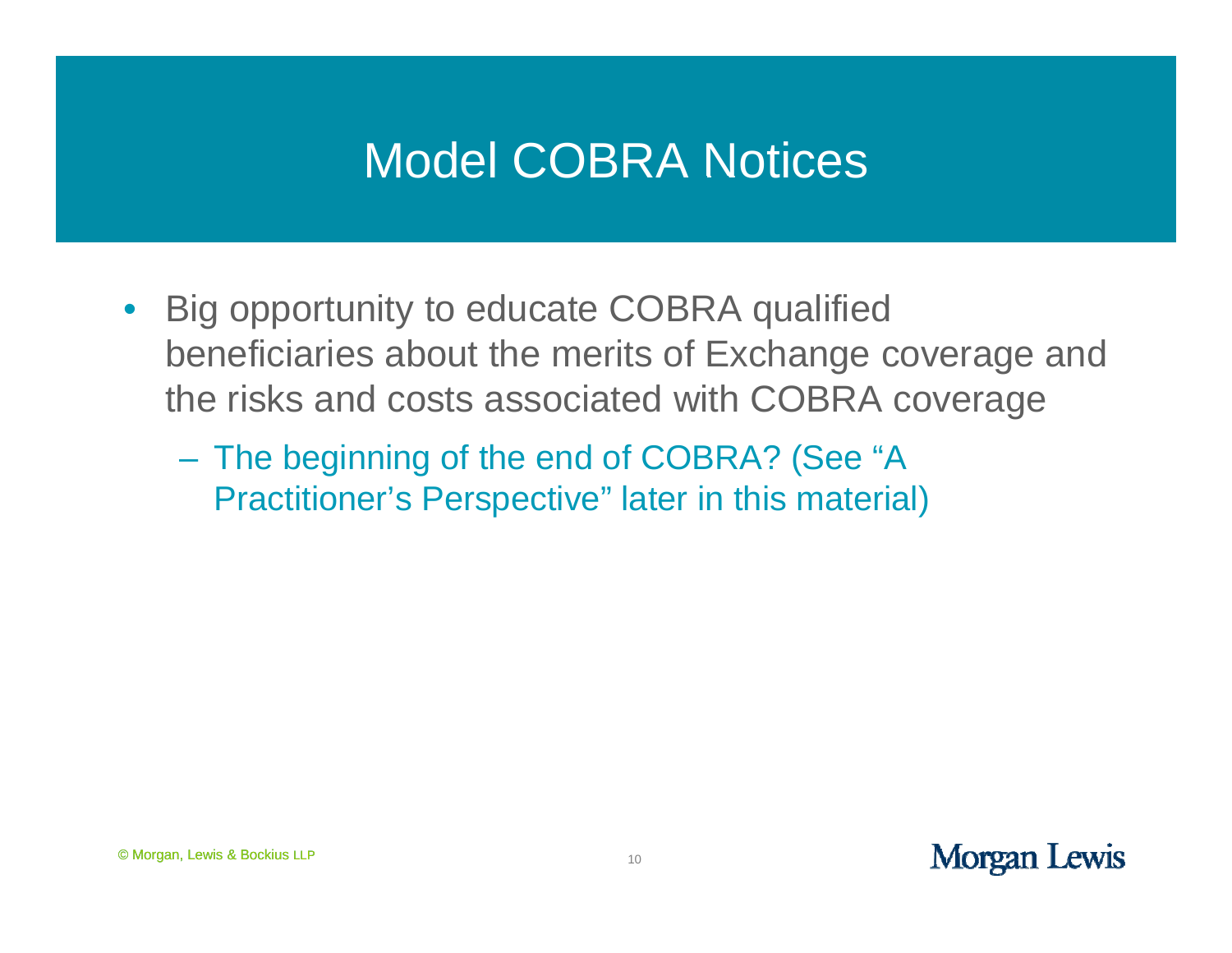- Is this the time to move away from customized COBRA notices to partial or full use of DOL models?
	- Proposed "decoupling" may lead to more frequent revisions of DOL model notices
		- *OMB expiration date on new Model COBRA Notices is 10.31.201 6—but sooner revisions from DOL are always possible*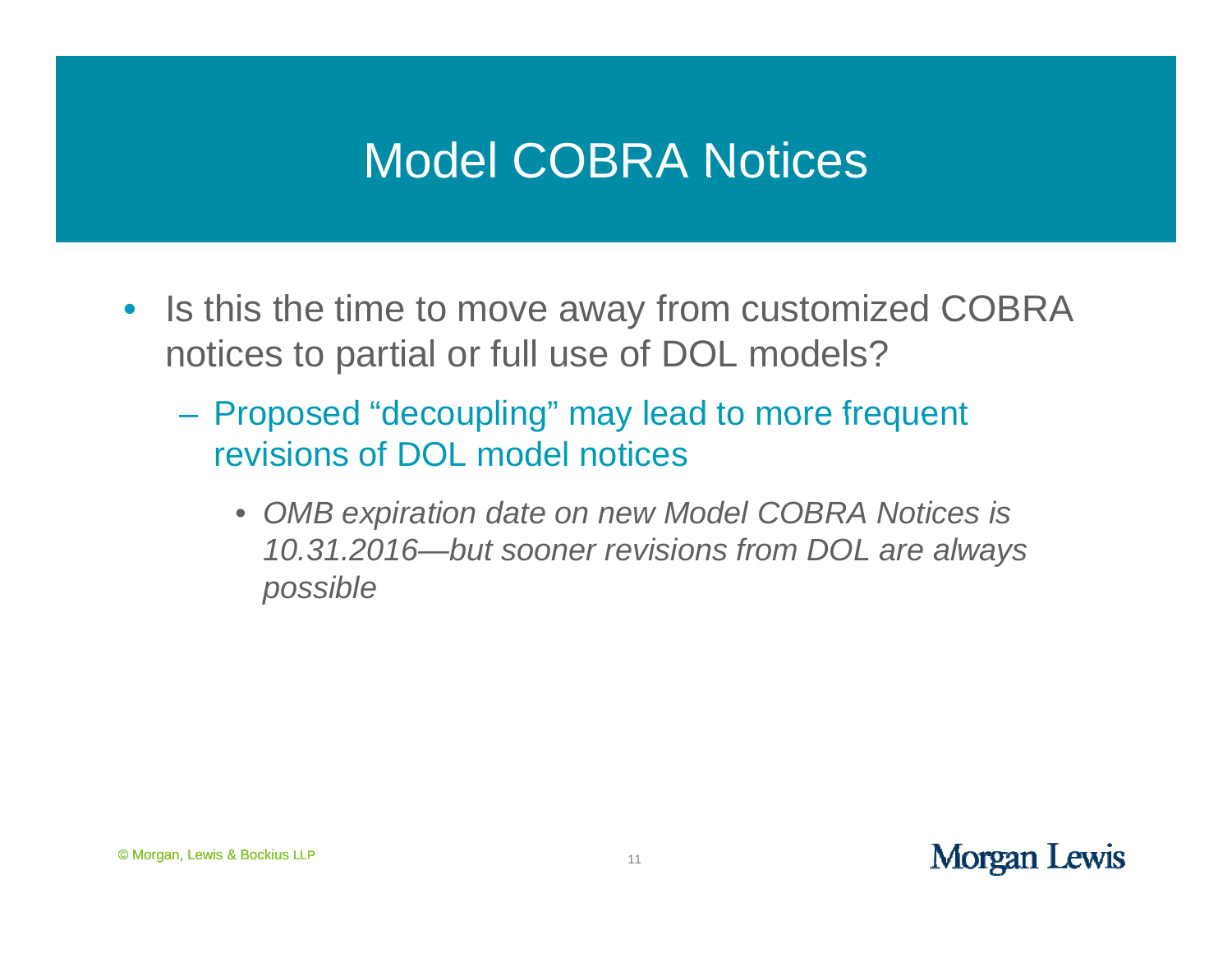# Contretemps and Conflicts: COBRA and Exchange Coverage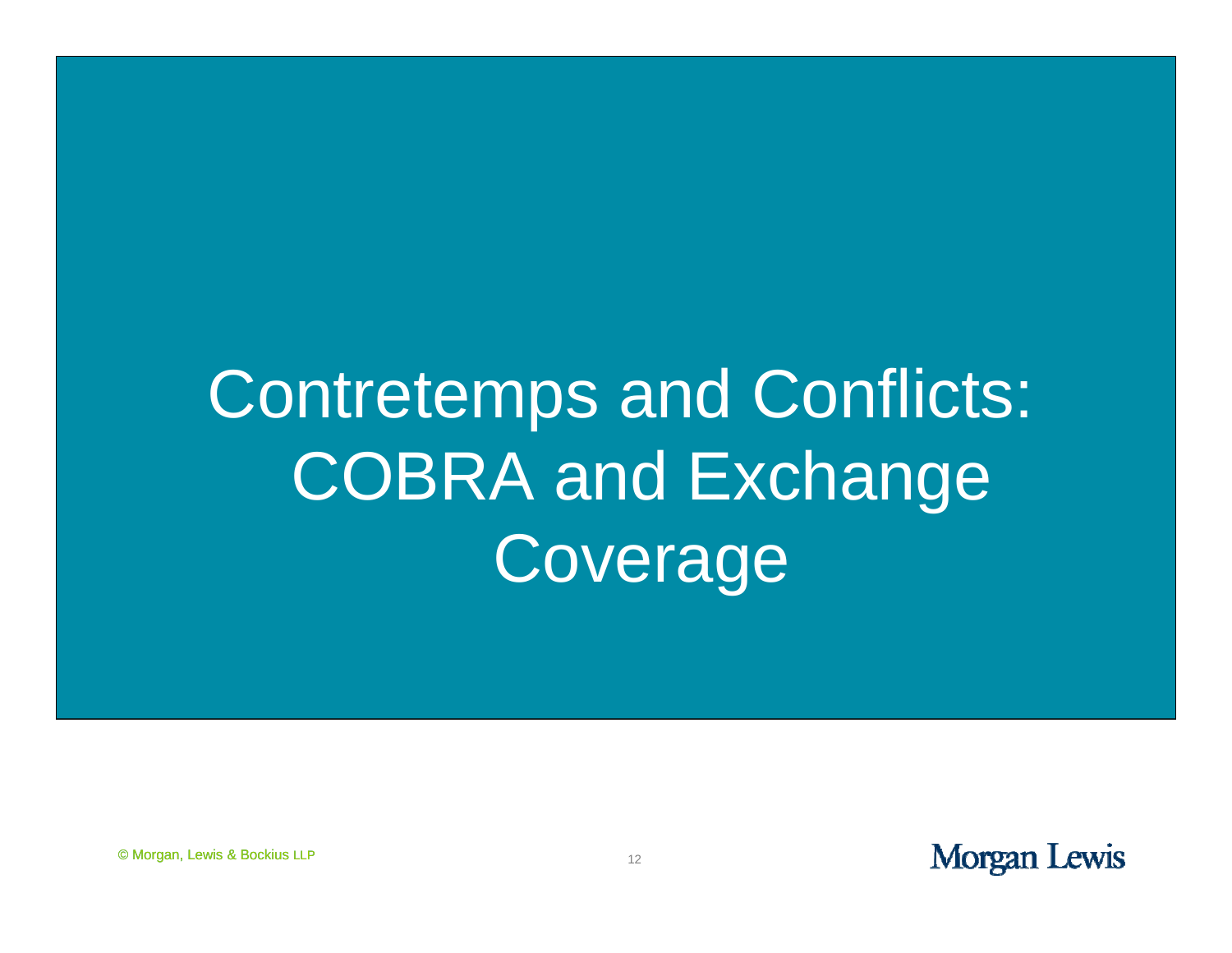- Much like Medicare coverage, there are only limited opportunities to begin Exchange coverage
	- Annual enrollment (expected to be 11.15—2.14 for 2015)
		- *Coverage effective 1.1.2015 only if enrolled by 12.15.2014)*
	- **Special Enrollment Periods** 
		- *Similar to HIPAA rules, with additional ACA triggers*
			- Loss of minimum essential coverage
			- Exhaustion of COBRA coverage
				- » Does not include failure to pay COBRA premiums before expiration of COBRA coverage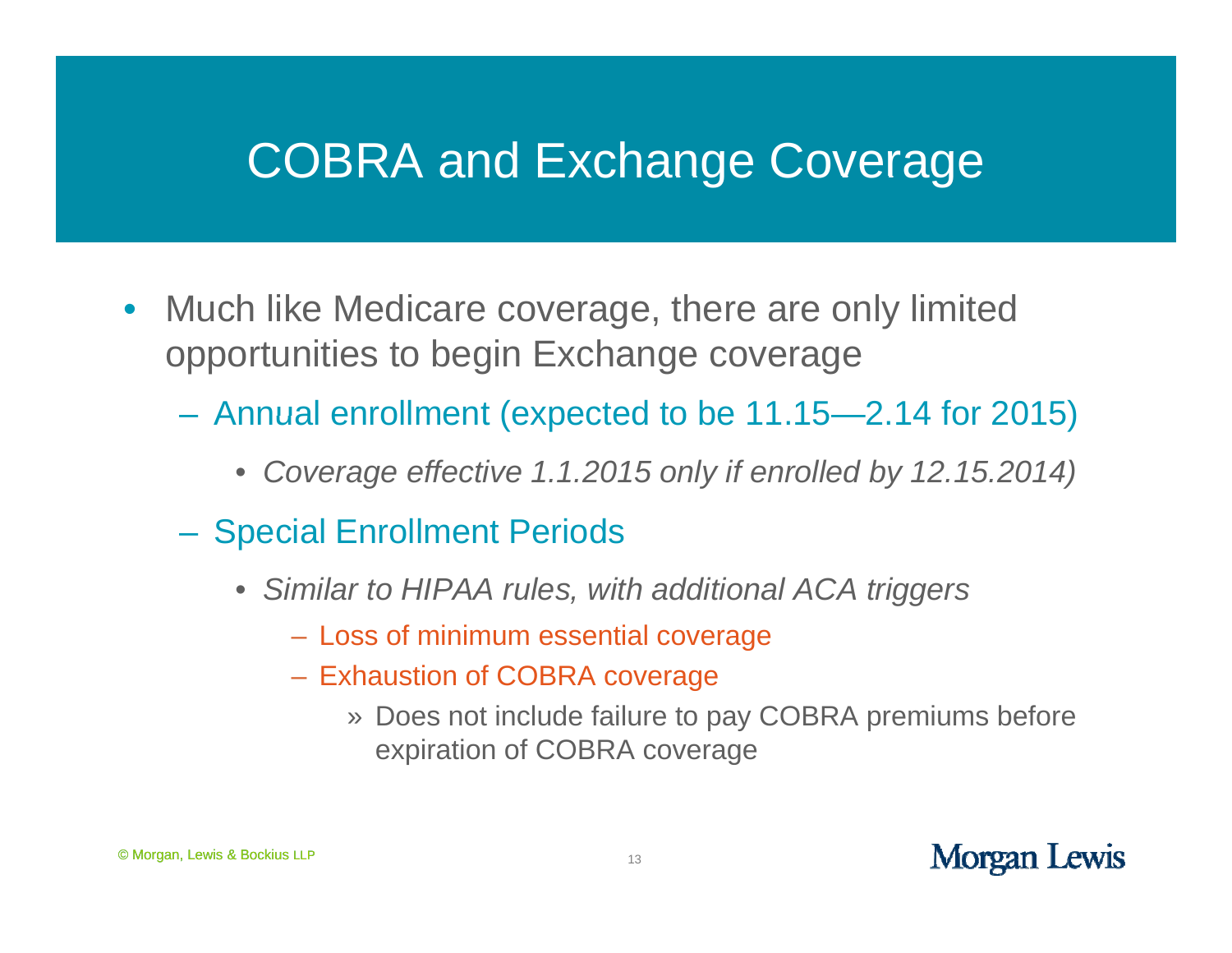- Special Enrollment Period is 60 days from the date of the *event*
- $\bullet$  *Generally, Exchange coverage effective first of next month IF enrolled by the 15th of prior month, but first of second month if enrolled on or after the 16th of prior month*
	- Date of birth, adoption, placement for adoption have day of event coverage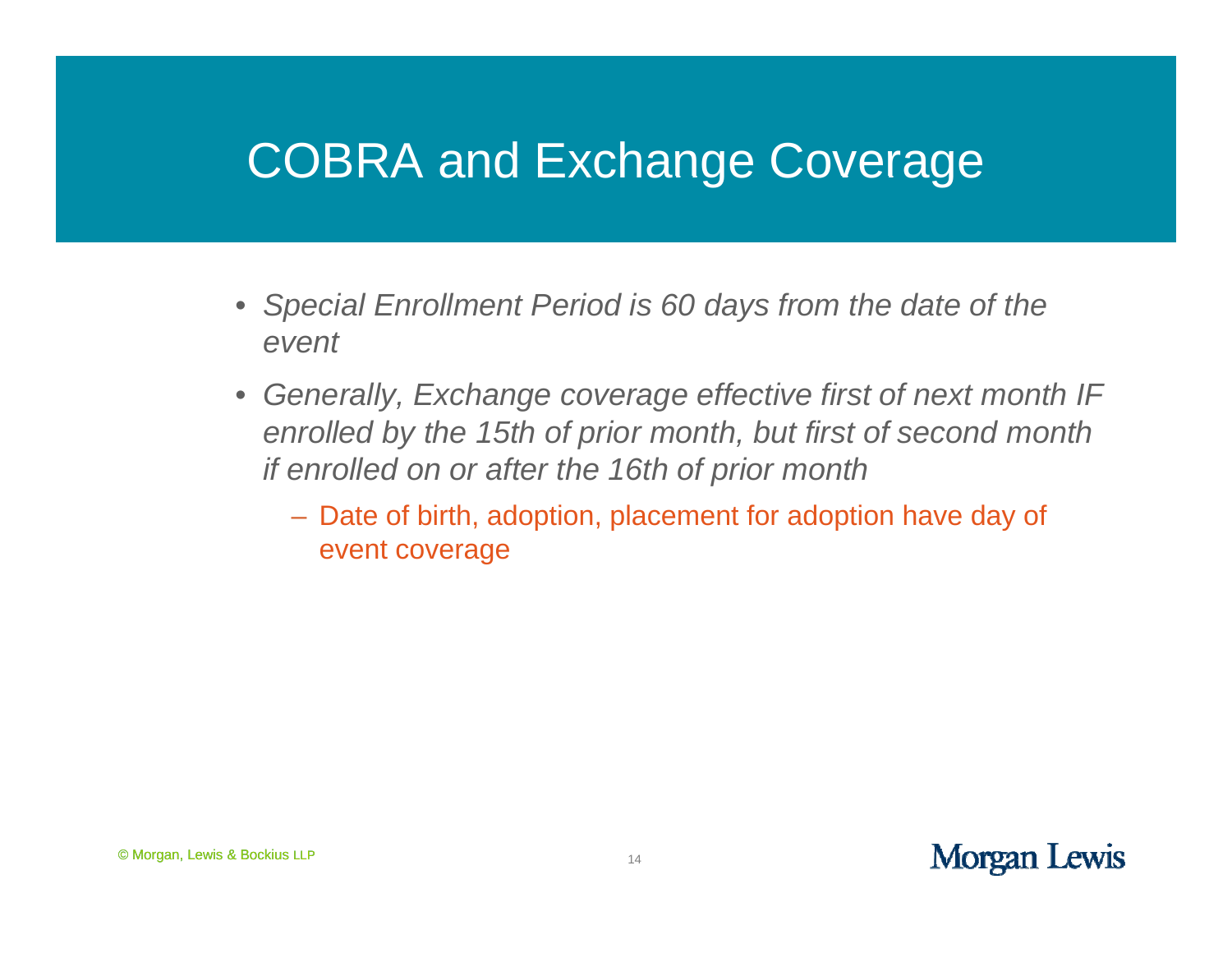- $\bullet$ • Mismatch with COBRA rules
	- Particularly if:
		- *COBRA d ith d f QE COBRA coverage en ds with day o*
		- *COBRA event occurs in 2nd half of a month, and COBRA coverage ends at the end of the same month*
	- Could lead to electing COBRA to "fill the gaps"
	- But, be careful—COBRA coverage prevents the receipt of an Exchange subsidy!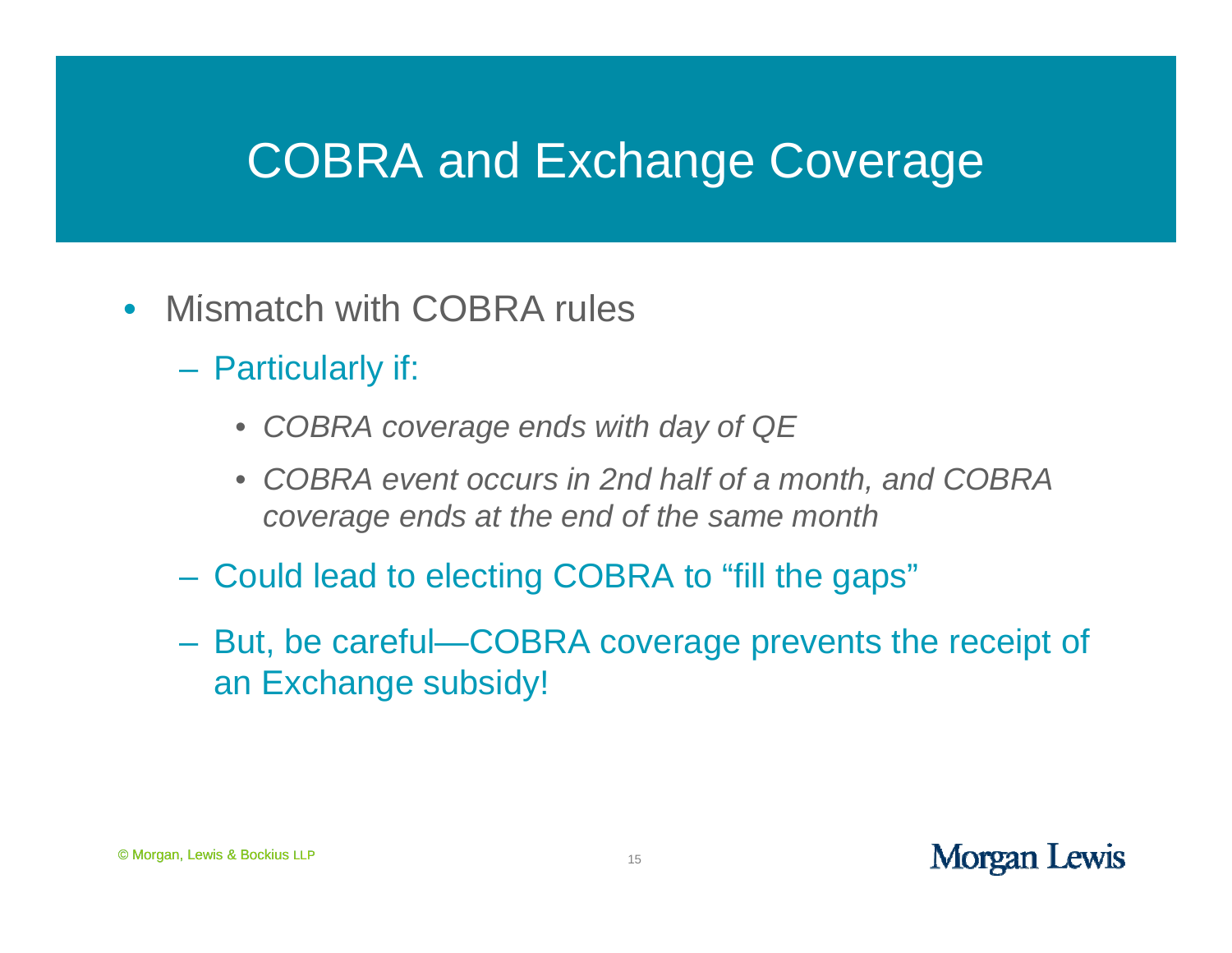- Subsidized COBRA—a special problem:
	- COBRA coverage makes an individual ineligible for subsidized Exchange coverage
	- COBRA subsidies rarely end before the conclusion of the 60-day Special Enrollment Period
	- COBRA subsidies rarely end December 31 to align with annual enrollment period for Exchange coverage
		- *And would have to enroll in Exchange coverage by 12.15 to get Exchange coverage starting 1.1*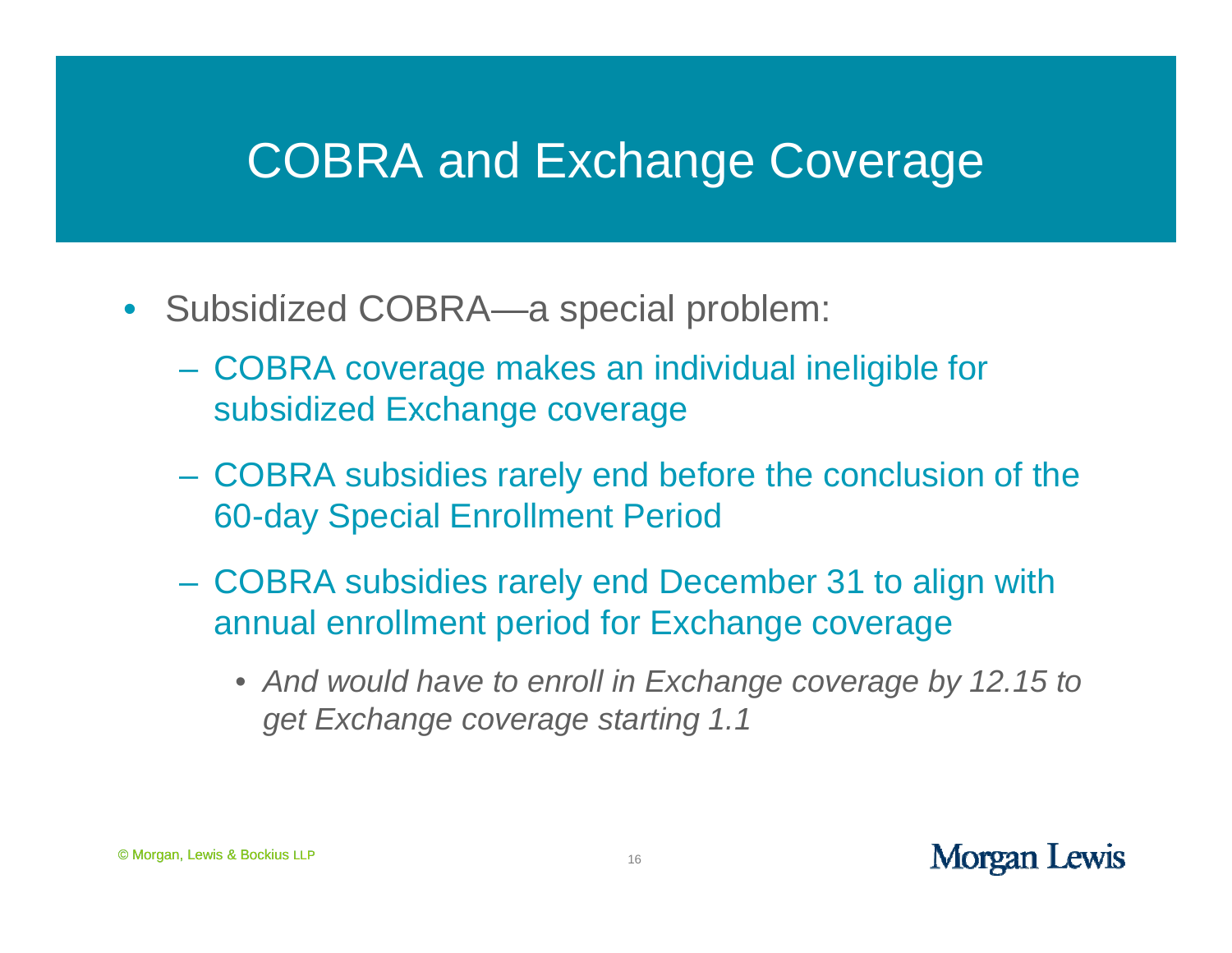- Argue that voluntary termination of COBRA = special enrollment opportunity?
	- *Is this individual "newly eligible or ineligible for advance newly payments of the premium tax credit"*
- – Any attempt to expand Exchange Special Enrollment Periods will not be embraced by insurers
	- *Due, in part, to the end of preexisting condition exclusions and medical underwritin g*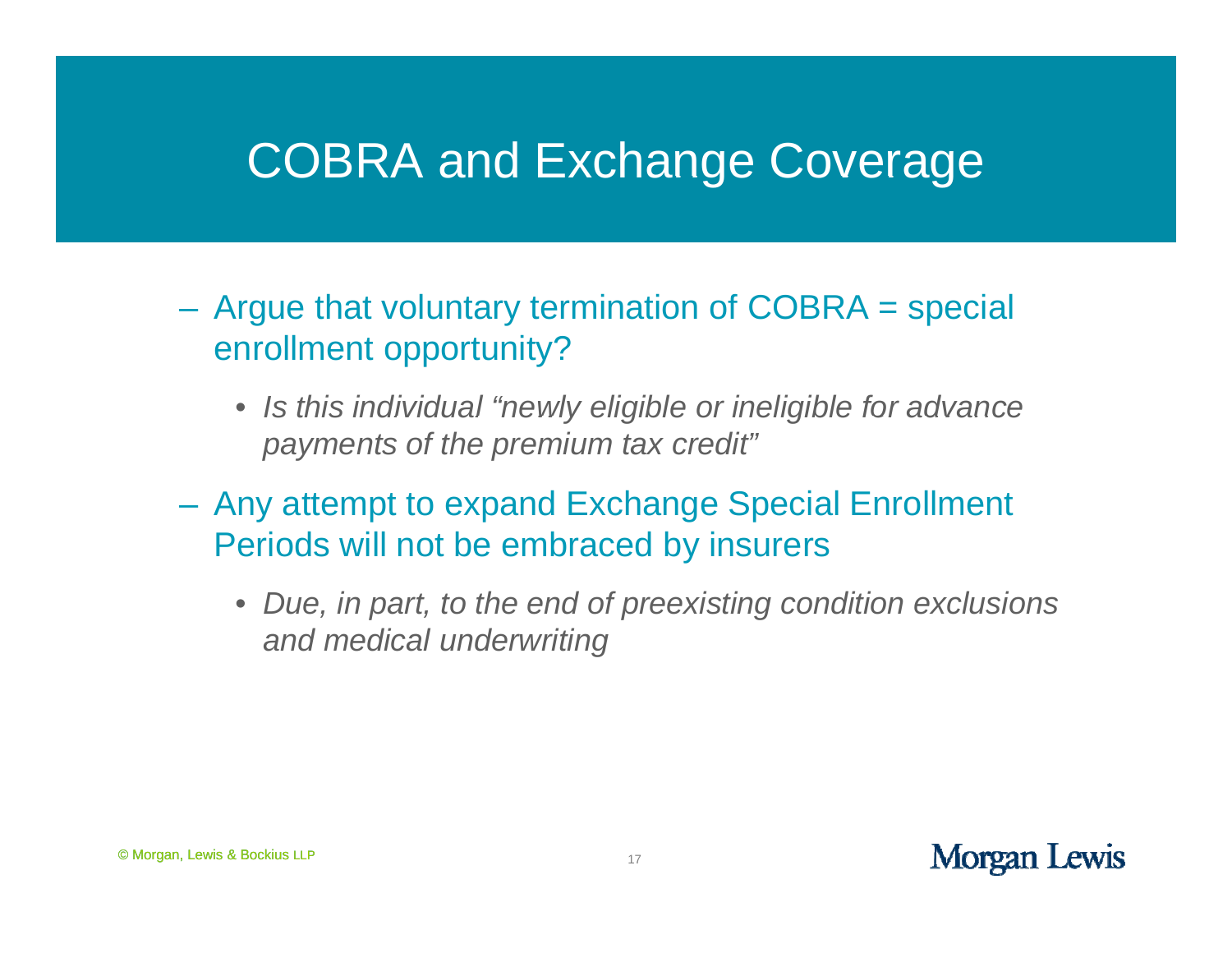- Subsidized COBRA creates dangerous issue at end of subsidy period
- $\bullet$  Highlights Exchange problems created by subsidized COBRA coverage
	- May not be able to move to Exchange coverage at end of subsidy
	- Evaluate continued viability of COBRA subsidy
		- *Possibly move to taxable lump sum at termination of employment to replace subsidized COBRA coverage?*
			- Not everyone will want to receive—or be able to qualify for subsidized Exchange coverage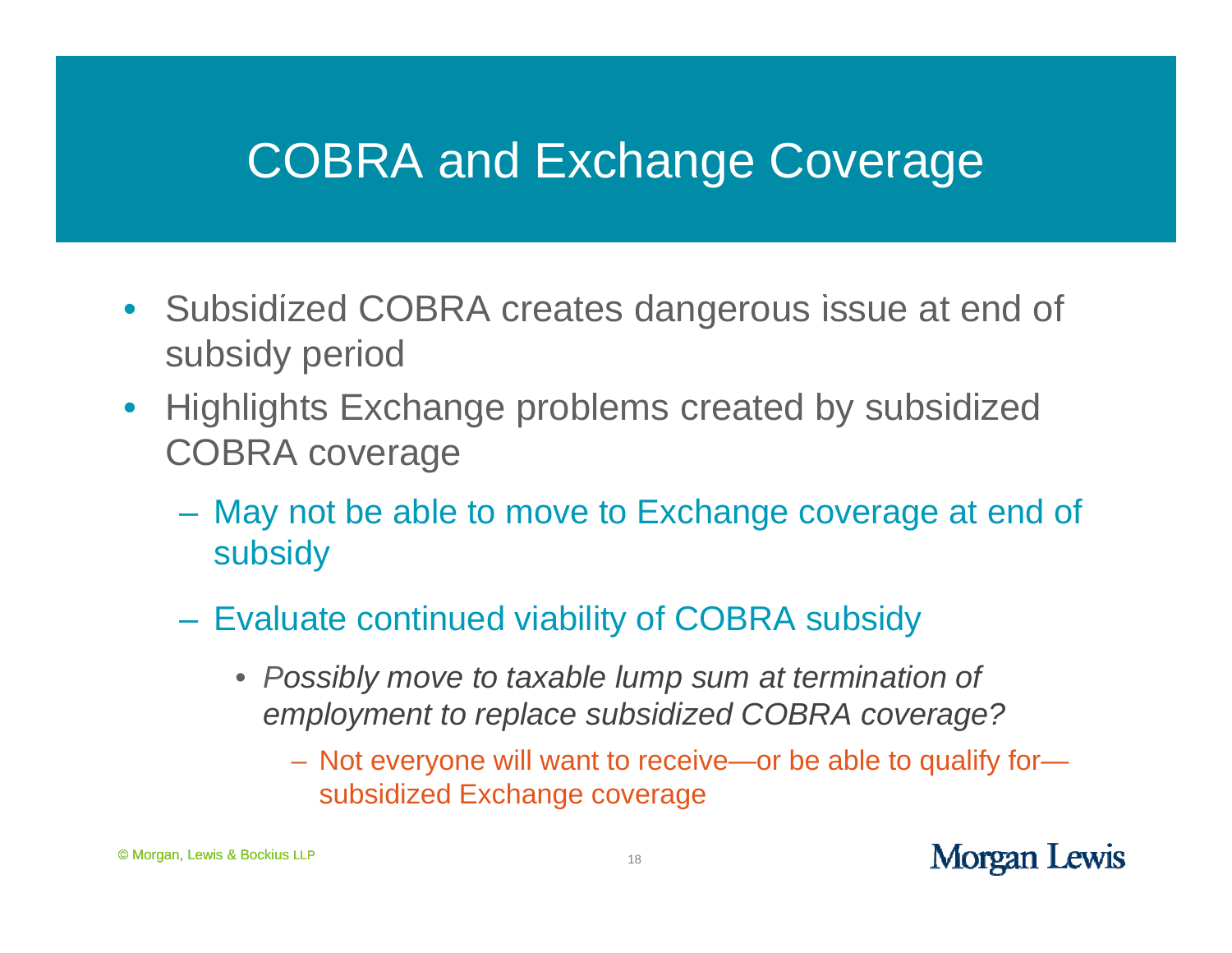## The Future of COBRA: A Practitioner's Perspective

© Morgan, Lewis & Bockius LLP <sup>19</sup>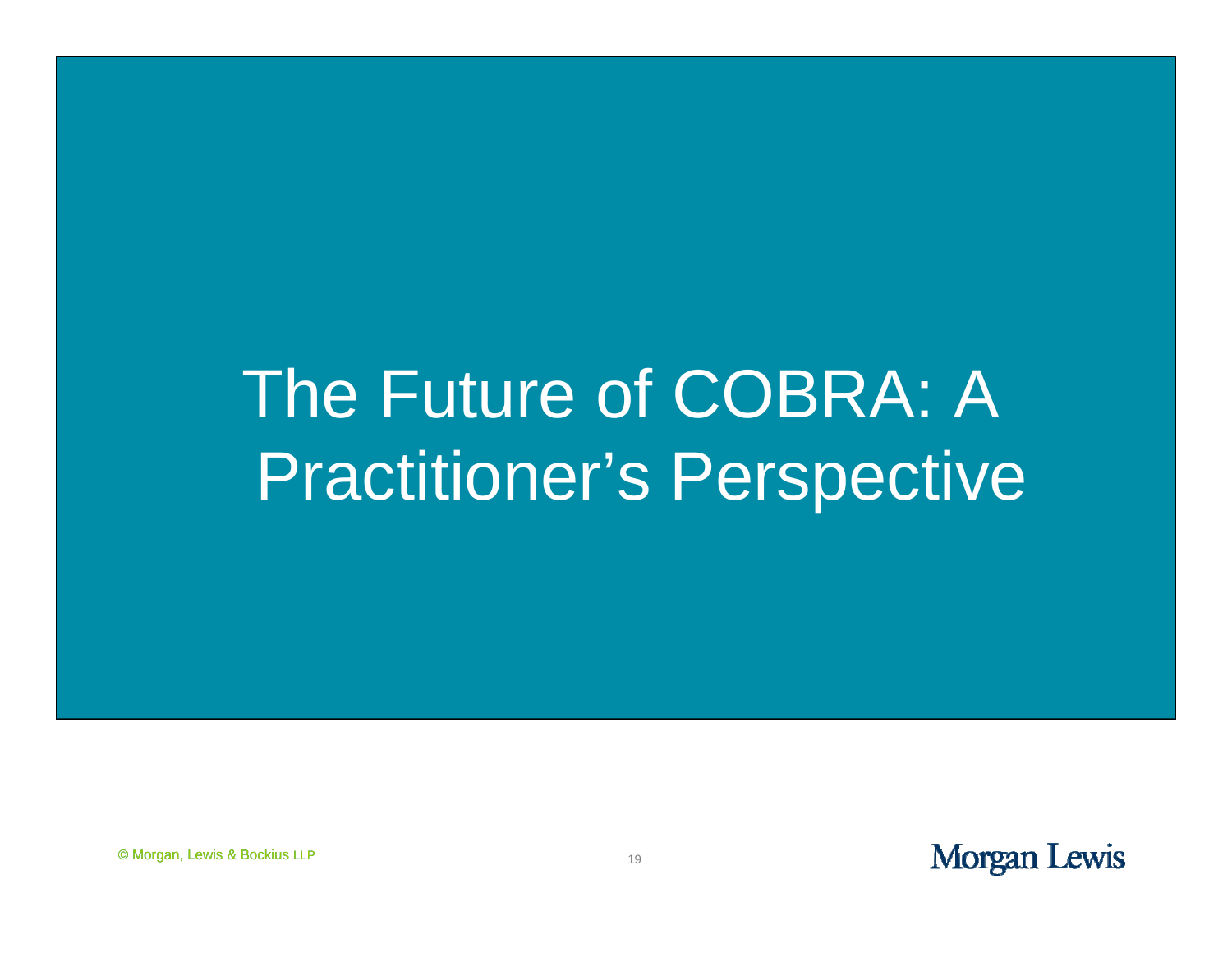- $\bullet$ • COBRA will not go away anytime soon
	- If, for no other reason, COBRA is found in the statutory Code and ERISA rules—and the Congressional stalemate makes any legislation a long shot
		- *Regulators cannot merely "regulate" COBRA out of existence*  or radically change its terms in ways that conflict with *statutory language*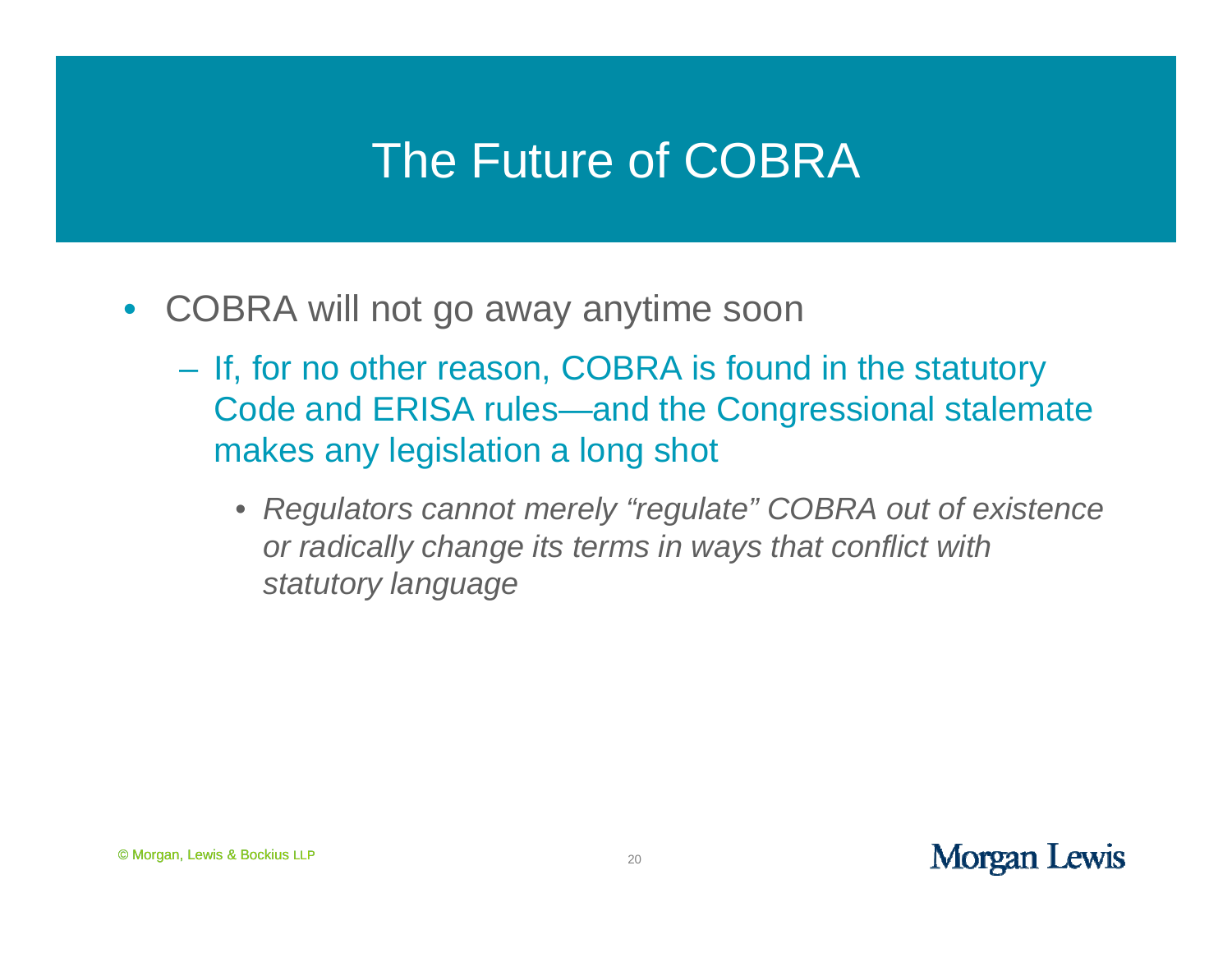- There are real advantages to COBRA coverage
	- Physician network differences compared to Exchange coverage
	- Course of ongoing treatment
	- –– Already-satisfied plan deductible
- But the primary driver for COBRA—preexisting condition exclusions—has been relegated to the dustbin of history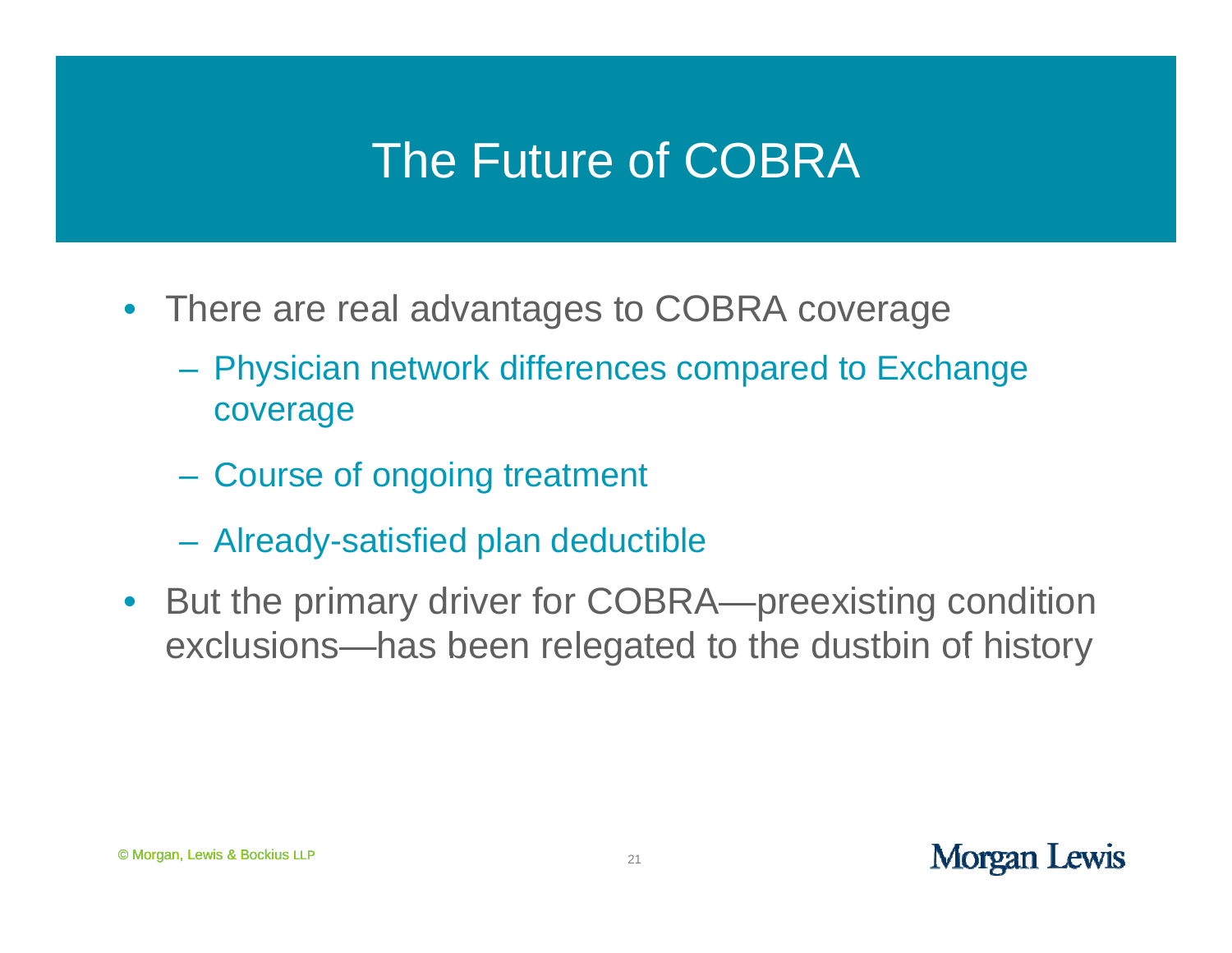- Perhaps argue that COBRA should only run through the end of the calendar year of the qualifying event?
	- $-$  Satisfies the plan design/mid-year disruption issues noted earlier
	- While not all plans are run on a calendar year basis, those that are may radically change from year to year anyway
	- Already recognize this limited duration for healthcare spending accounts
		- *And only for those who would be disadvantaged by an immediate end to the health FSA*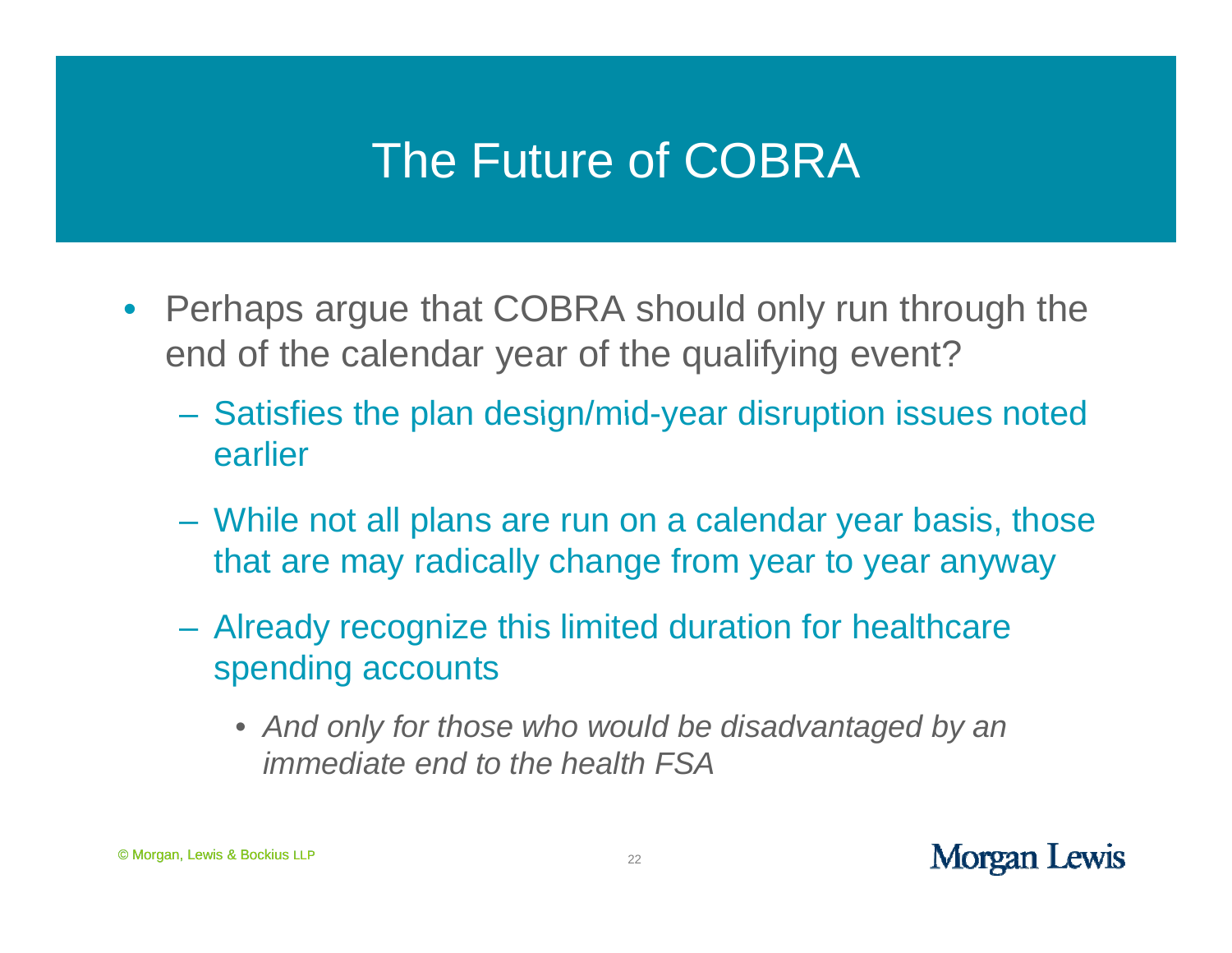- Will the economics of Exchange coverage and possible subsidies lead to a migration away from COBRA?
- Returning to where we started—should COBRA notices be revised to emphasize the Exchange issues and opportunities to start this migration?
- How about COBRA annual enrollment material?
- How about COBRA enrollment material?
	- Do employers have an obligation to tell COBRA qualified beneficiaries about the Exchange interactions with COBRA?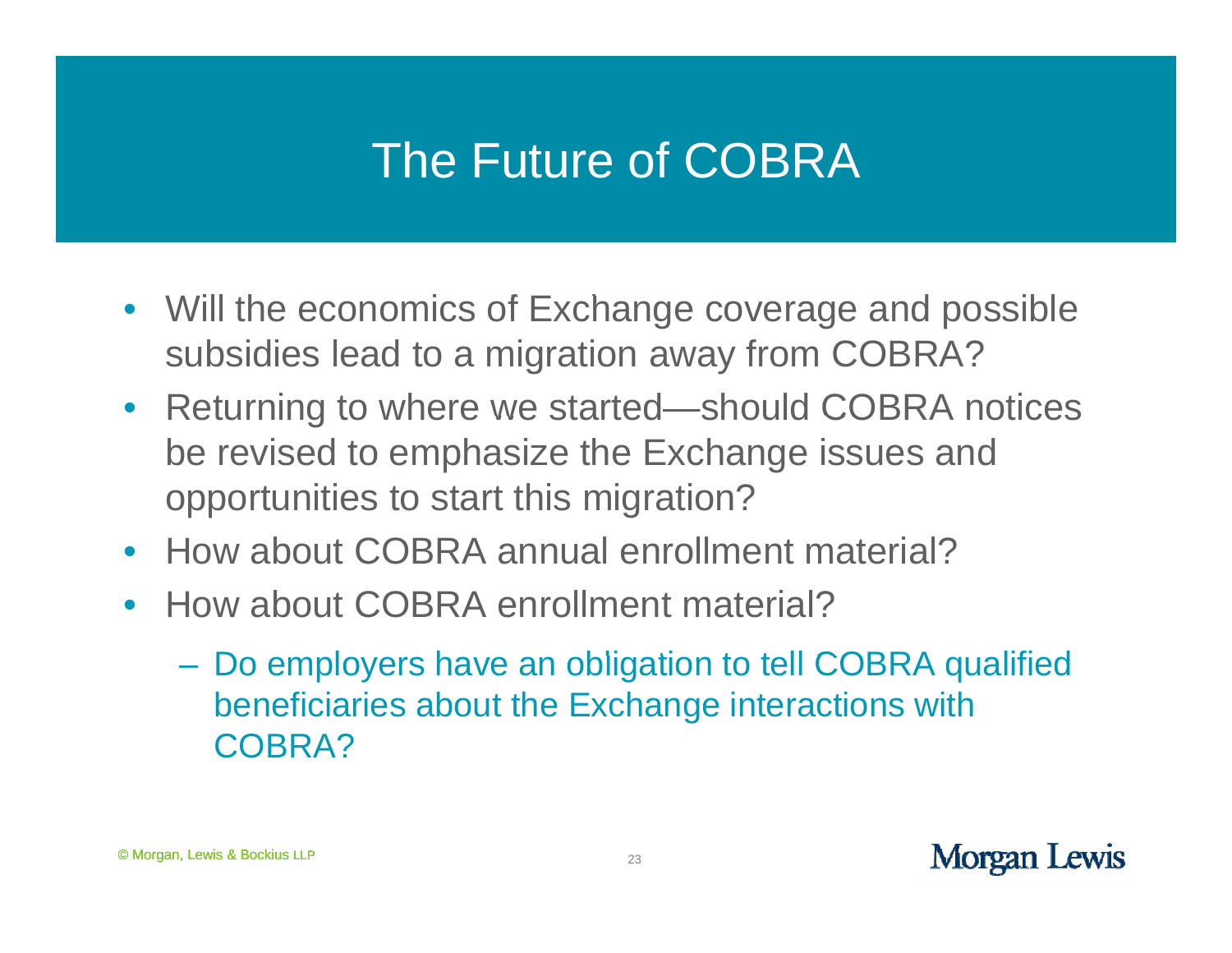

## Questions?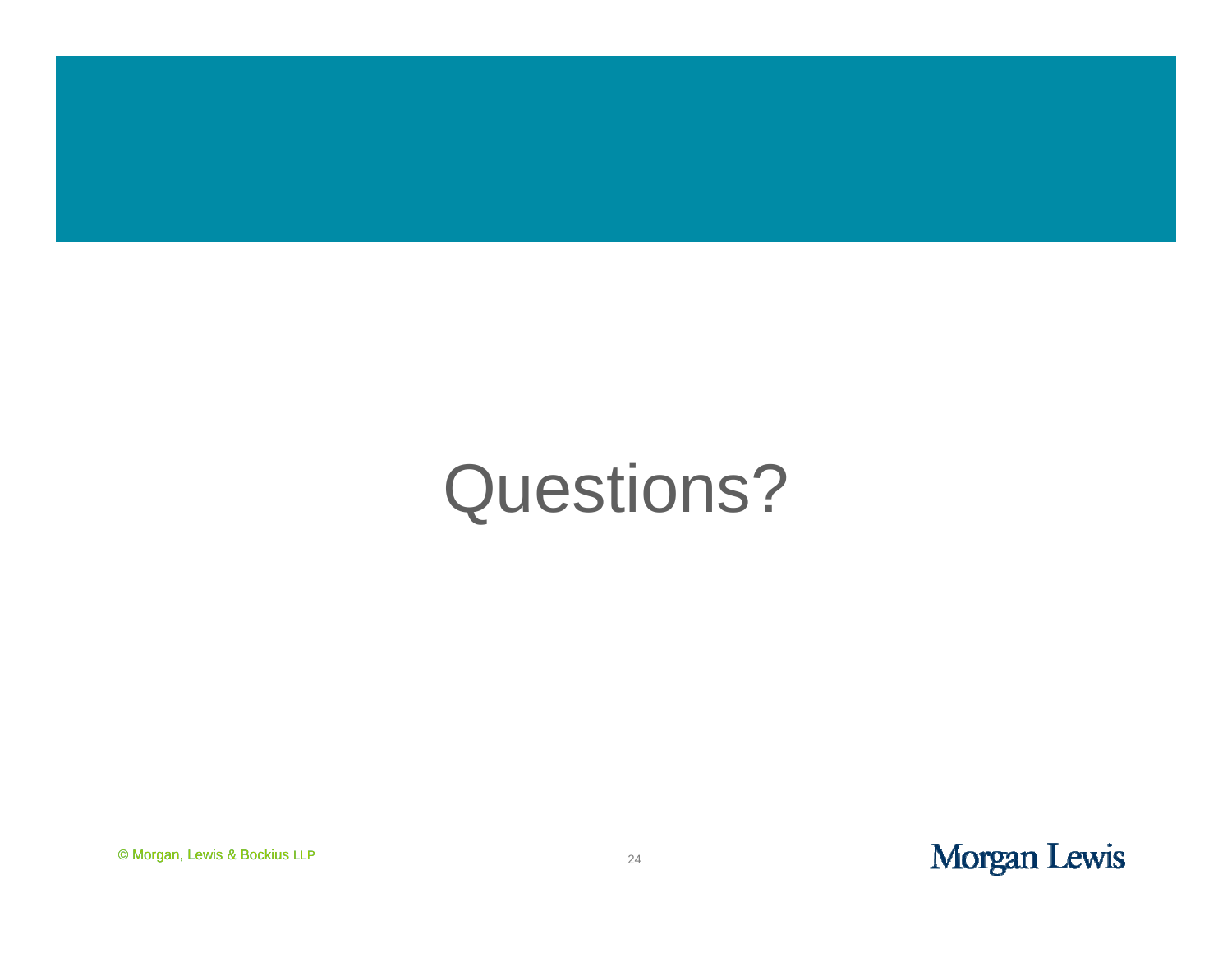#### Contact Information



Andy R. Anderson Partner, Chicago +1.312.324.1177aanderson@morganlewis.com



Robert M. Hunter Sr. Client Emp Benefit Advisor, Philadelphia +1.215.963.5058 rhunter@morganlewis.com



© Morgan, Lewis & Bockius LLP <sup>25</sup>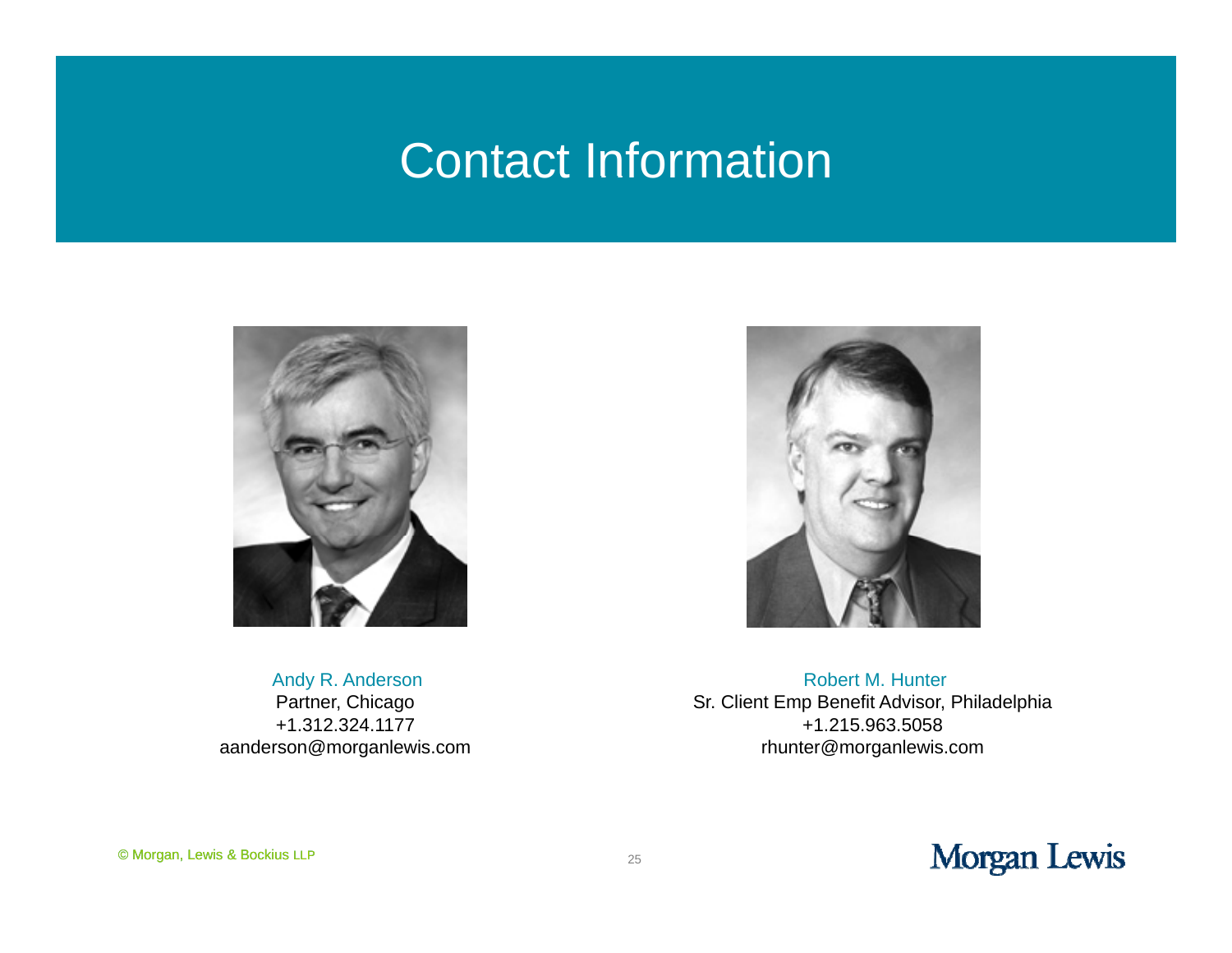## DISCLAIMER

 $\bullet$ This material is provided as a general informational service to clients and friends of Morgan, Lewis & Bockius LLP. It does not constitute, and should not be construed as, legal advice on any specific matter, nor does it create an attorney-client relationship. You should not act or refrain from acting on the basis of this information. This material may be considered Attorney Advertising in some states. Any prior results discussed in the material do not guarantee similar outcomes. Links provided from outside sources are subject to expiration or change. © 2014 Morgan, Lewis & Bockius LLP. All Rights Reserved.